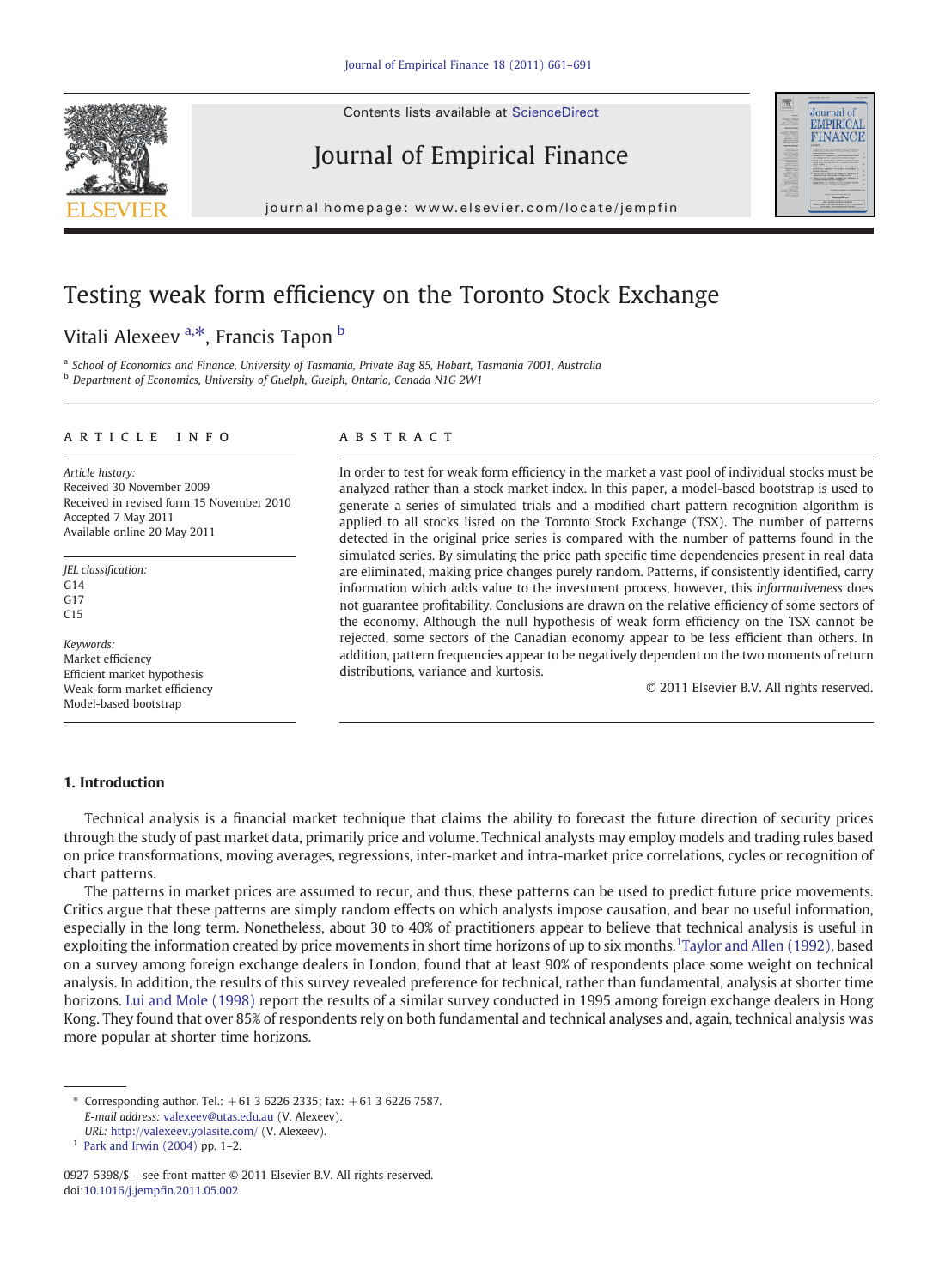As pointed out by [Grossman and Stiglitz \(1980\)](#page--1-0) in their discussion of a fully revealing rational expectations equilibrium, the work of technical analysts is essential in capitalizing into current market prices the information possibly hiding behind patterns in price movements. The paradox is that in detecting these patterns and trading on this information they destroy these patterns and make the market weak form efficient where no patterns may be profitably exploited.<sup>2</sup> Put another way, if the market were weak form efficient, technical analysis would be a complete waste of time and money ([Grossman and Stiglitz \(1980\)\)](#page--1-0), since all possible patterns would have been identified and exploited leaving nothing but white noise. But if no one performs technical analysis, the information contained in historical patterns will not be capitalized into the market price thus giving rise to profit opportunities for those who discover this information first. Thus, it is interesting to investigate whether patterns exist in the market as a whole or in certain understudied portions of it.

The Efficient Market Hypothesis is one of the most important and widely disputed propositions in finance. The claim is that prices fully reflect all available information in the market and any forecasting of future price changes therefore is purely speculative. There is what Lo and MacKinlay ([Lo and MacKinlay \(1999\), p. 4\)](#page--1-0) call "a wonderfully counter-intuitive and seemingly contradictory flavor" to the idea of informationally efficient markets: the greater the number of participants, the better their training and knowledge and the faster the dissemination of information, the more efficient a market should be; and "the more efficient the market, the more random the sequence of price changes generated by such a market, and the most efficient market of all is one in which price changes are completely random and unpredictable".

[Park and Irwin \(2007\)](#page--1-0) in a comprehensive survey of technical analysis papers split the empirical literature into early (1960– 1987) and modern (1988–2004). This classification is done on the basis of the number of technical trading systems used, the attention paid to transaction costs, risk factors, data mining issues, parameter optimization, verification of findings with out-ofsample data, and the statistical tests used in the analysis. Modern studies are then split into seven sub-groups based on differences in testing procedures. [Park and Irwin \(2004, 2007\)](#page--1-0) explain that standard studies include parameter optimization and out-ofsample tests, adjustment for transaction costs and risk, and statistical tests. In model-based bootstrap studies researchers conduct statistical tests on returns from trading using the model-based bootstrap approach first discussed in [Brock et al. \(1992\)](#page--1-0). Reality check and genetic programming studies include papers that attempt to solve data-mining problems by using the bootstrap reality check method introduced by [White \(2000\) and Koza's \(1992\)](#page--1-0) genetic programming technique. Non-linear studies apply nonlinear techniques such as feed-forward neural networks or nearest neighbor regressions to identify patterns in price time series or estimate the profitability of technical trading rules. Chart pattern studies such as those published by [Lo et al. \(2000\) and Dawson](#page--1-0) [and Steeley \(2003\)](#page--1-0) develop and apply recognition algorithms to chart patterns. The last category, other studies do not fit easily into any of the other categories described above.

In general, the early studies revealed limited evidence of the profitability of technical trading rules with stock market data and thus supported weak form market efficiency. In contrast, [Park and Irwin \(2007\)](#page--1-0) in their survey of 95 modern studies find that technical trading strategies are profitable (a sign of weak form inefficiency) in 56 cases and not profitable (a sign of weak form efficiency) or ambiguous in 39 cases. This weakens the case for weak form efficiency<sup>3</sup>. Our own work hopes to supplement the findings of previous scholars using data from a different stock market (the Toronto Stock Exchange) and blending techniques from [Brock et al. \(1992\) and Lo et al. \(2000\).](#page--1-0)

[Brock et al. \(1992\),](#page--1-0) in a pioneering paper which uses a very long time series of historical prices (1897 to 1986), apply the model-based bootstrap methodology to obtain simulated data with the same statistical characteristics as the actual data. This allows the authors to draw statistical inferences on the profitability of various trading rules. Using widely recognized chart patterns they compare the returns obtained from the buy and sell signals in the actual price time series to the returns from the simulated price time series. Their results show that buy (sell) signals from the technical trading rules generate positive (negative) returns across all 26 rules and four sub-periods tested. All the buy–sell differences in returns are positive and outperform the returns generated by the simple buy-and-hold strategy. We must note, however, that their results have been challenged by [Sullivan et al. \(1999\)](#page--1-0) who argue that these results are an artifact of data mining. [Sullivan et al. \(1999\)](#page--1-0) argue that trading rules are subject to selection bias where only those that perform well continue to be examined even though they may be only a small subset of all trading rules available.

The paper by [Lo et al. \(2000\)](#page--1-0) is one of the first papers to automate the process of chart pattern recognition. These authors study 10 reversal patterns based on a set of consecutive extrema points that trace the particular geometrical form corresponding to each of these 10 patterns. [Lo et al. \(2000\)](#page--1-0) apply this methodology to a large set of individual stocks traded on the NYSE/AMEX and NASDAQ over the 1962–1996 period as well as the market indices on these U.S. exchanges. The authors perform a goodness-of-fit test to compare the quantiles of returns generated by these technical patterns with returns over the whole period of their study (and thus unaffected by these patterns).

[Dawson and Steeley \(2003\)](#page--1-0) replicate and extend the work of [Lo et al. \(2000\)](#page--1-0) using UK stock market data and the same set of technical patterns. Whereas [Lo et al. \(2000\)](#page--1-0) find more patterns in market data than in their simulated data, [Dawson and Steeley](#page--1-0) [\(2003\)](#page--1-0) find the opposite, although the frequencies of occurrence of these patterns is the same in the UK market as those found by [Lo et al. \(2000\)](#page--1-0) in the US markets. As we show below, the results of our study which uses data from a third market (the Toronto Stock Exchange) support the findings of [Dawson and Steeley \(2003\).](#page--1-0) These authors also follow [Lo et al. \(2000\)](#page--1-0) in investigating the returns distributions conditioned on these technical patterns and find, as do [Lo et al. \(2000\)](#page--1-0), that they are significantly different from the unconditioned returns distributions. However, the means of the conditioned and the unconditioned returns distributions

 $<sup>2</sup>$  Similarly, the work of fundamental analysts uncovers fundamental information and reduces the degree of semi strong form inefficiency.</sup>

<sup>&</sup>lt;sup>3</sup> For a complete annotated summary of all studies, see [Park and Irwin \(2004\).](#page--1-0)